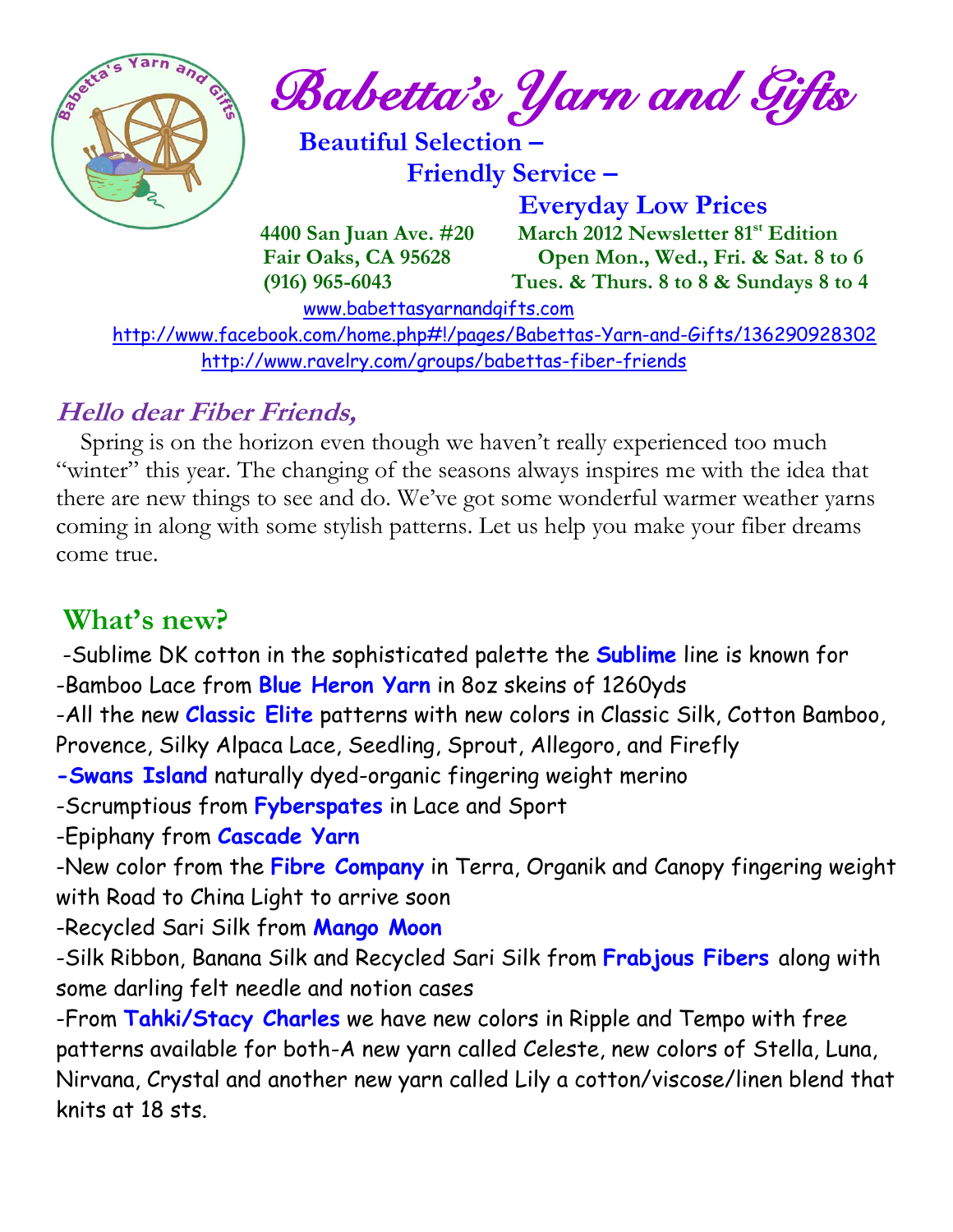**-Trendsetter's** Bodega has arrived along with Baja-a light weight flag and Acacia a cotton/viscose/silk/hemp/linen blend.

**-Knit One Crochet Too's** new yarn Dungarees is here along with lots of lots more 2<sup>nd</sup> Time Cotton, Tye Dye Cotton and Tye Dye Sock

**-Opal Sock** in the Fairies & Elves collection.

-Some of you have already tried the newest addition to our needles & notions selection the **Knitter's Pride** brand. It's a very extensive line so we're bringing it in a little at a time. So far it's gotten rave reviews and knitters and crocheters back for more.

-We're expecting a shipment from **Berroco** any day now

-Friday **Lorna's Laces** Sock & Shepard Worsted will be arriving.



Beginning Needle Felting Sat. March 24 from 1 to 3pm Learn this fun and easy technique with Maya. Kit to make spring critters included with registration fee. \$30

Learn to crochet on hemstitched blankets March 11 from 11am to 1pm No prior crochet experience needed for this one Kit to edge a burp cloth included with registration fee. \$30

Double knitting workshop Sun. March 25 from 11am to 1pm Learn how to do double knitting with Gustine Kit to knit a bracelet included with registration \$30

New things to learn in April

An Entrelac Hat A sweater KAL that utilizes those leftovers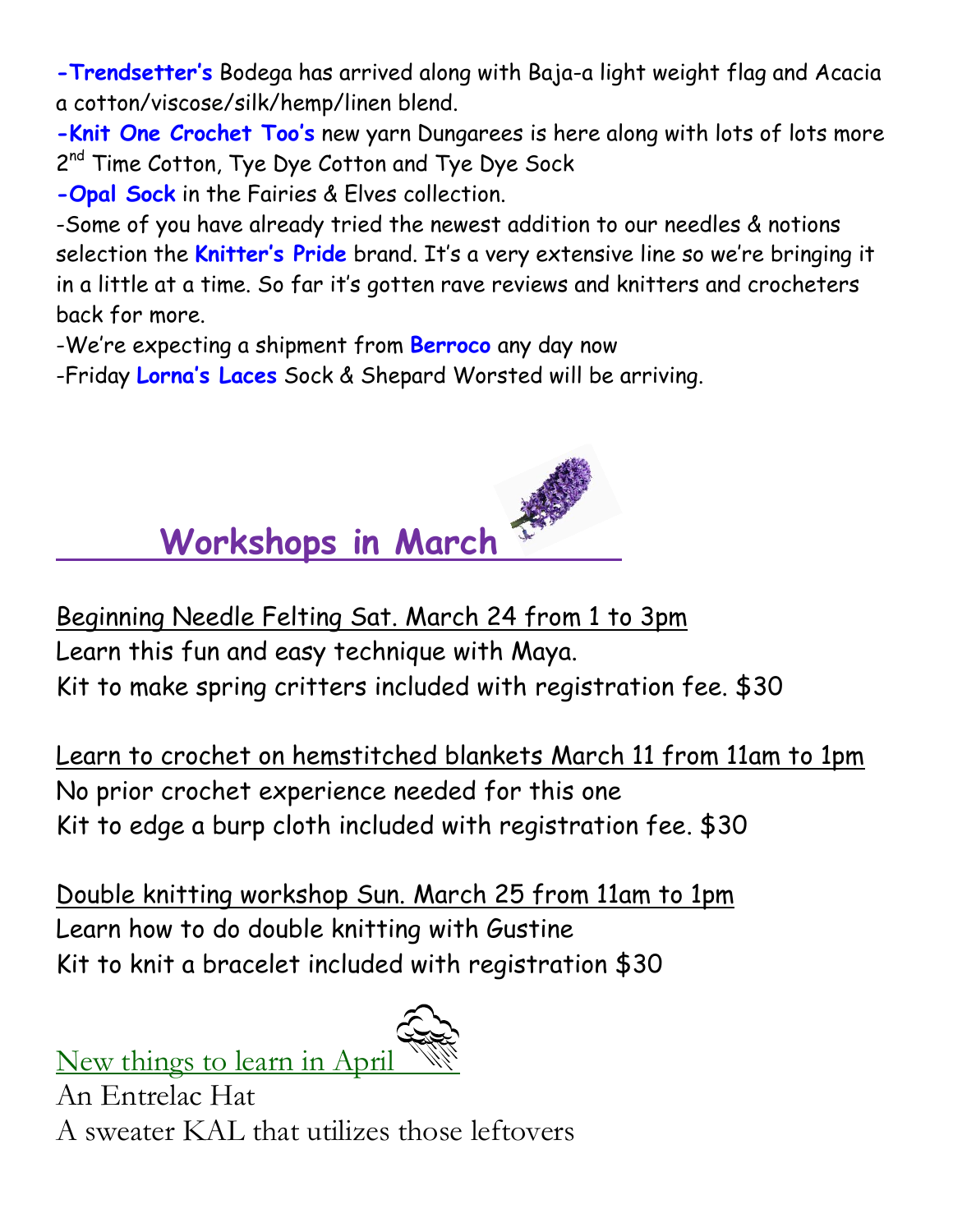# **Classes for March at Babetta's**

 *In our project classes you can learn to knit anything from scarves to socks to felted purses to lace shawls to hats to sweaters. Pick your project and join in the fun. Our knitters inspire each other to try new things by sharing ideas and showing off their latest creation. Sign up for one of our classes and you will receive a coupon for 10% off.*

 **Pre-registration is required as class sizes are limited. Please choose your dates carefully. Because of scheduling conflicts and complications, make-up classes will only be allowed under special circumstances and individual consideration.**

*Our project class knitting teacher Maya Gardner has been teaching at Babetta's for 7 years and can help you make your fiber dreams come true in a fun and patient atmosphere.*

**Tuesdays April 3, 10 & 17** Knitting Project 10am – 11:30am fee \$40 Knitting Project 6pm – 7:30pm fee \$40

**Wednesdays April 4, 11 & 18** Knitting Project 1pm – 2:30pm fee \$40 Knitting Project 3:30pm- 5pm fee \$40

**Thursday April 5, 12 & 19** Knitting Project 6pm – 7:30pm fee \$40

**Saturdays April 7, 14 & 21** Knitting Project 4pm – 5:30pm fee \$40.

 Private Lessons Knitting or Crochet \$15 an hour and Group Knitting or Crochet Private lessons \$10 an hour per person.

 Spinning or weaving \$20 an hour and group rates are \$15 an hour per person.

Pre-registration required.

### *Babetta's Sit and Knit or Crochet Saturdays*

You're invited to come and sit in our little living room and share your love of handwork with other Fiber Friends. We're open from 8am to 6pm on Sat. Come by anytime throughout the day. Don't forget to bring a non perishable food item next time you stop by BABETTA'S ONGOING FOOD DRIVE

 Help fight hunger in our own backyard and bring an item of nonperishable food next time you're at Babetta's. You will be entered to win a \$25 gift certificate. Drawing held at the end of each month.

#### **Charity Knitting Group**

 How would you like to do some charity knitting/crocheting with a lovely group of people? **"The Purls of Fair Oaks"** meets the second Thursday of every month from 10am to noon here at **Babetta's.** This wonderful group of knitters makes newborn and preemie hats for local hospitals as well as other local charity groups. If you'd like to come join the group there's always room for more. This month's date is March 8. If you'd like to drop off any knitted or crocheted donation items you can do that at any time and I will pass them on.